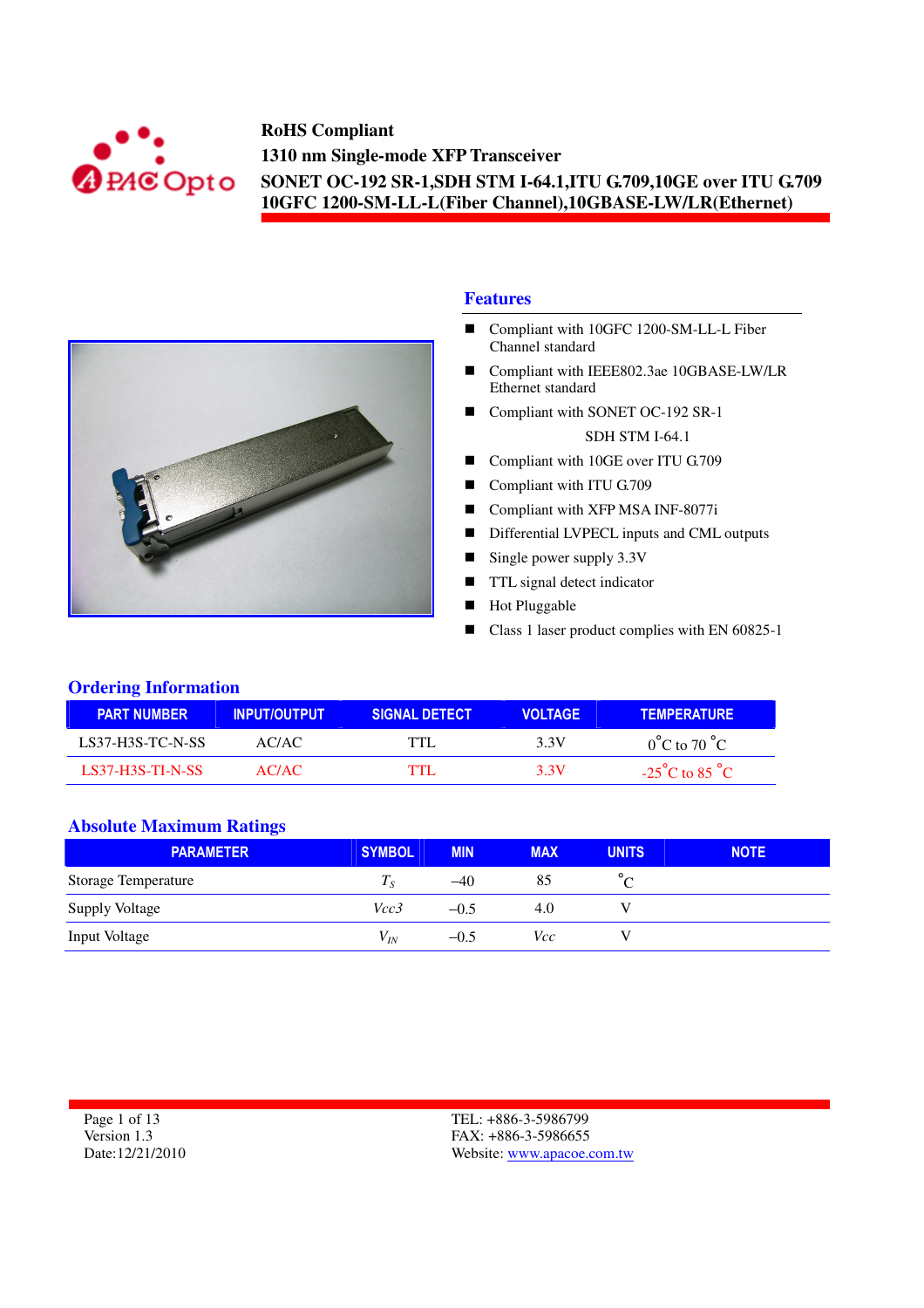

### **Recommended Operating Conditions**

| <b>PARAMETER</b>           | <b>SYMBOL</b> | <b>MIN</b> | <b>MAX</b> | <b>UNITS</b>          | <b>NOTE</b>                                                                        |
|----------------------------|---------------|------------|------------|-----------------------|------------------------------------------------------------------------------------|
| Case operating Temperature | $T_C$         |            | 70         | $\mathcal{L}^{\circ}$ | $T_{\rm C}$ = -25 <sup>°</sup> C to 85 <sup>°</sup> C for<br><b>LS37-H3S-TI-SS</b> |
| <b>Supply Voltage</b>      | Vcc3          | 3.1        | 3.5        |                       |                                                                                    |
| <b>Supply Current</b>      | Icc3          | $---$      | 500        | mA                    |                                                                                    |

### **Diagnostics**

| <b>Data Address</b> | <b>PARAMETER</b>    | <b>RANGE</b>            | <b>ACCURACY</b>   |
|---------------------|---------------------|-------------------------|-------------------|
| 96-97               | Temperature         | $-35$ to $95^{\circ}$ C | $\pm 3^{\circ}$ C |
| 100-101             | <b>Bias Current</b> | 0 to $100mA$            | $\pm 10\%$        |
| 102-103             | TX Power            | $-8$ to $+2.5$ dBm      | $\pm 2dB$         |
| 104-105             | RX Power            | $-16.5$ to $+1.5$ dBm   | $\pm 2dB$         |
| 106-107             | Vcc3 Voltage        | $2.9 - 3.7$ Volts       | $\pm 3\%$         |

## **Transmitter Electro-optical Characteristics**

## *Vcc* = 3.1 V to 3.5 V,  $T_c$  = 0 °C to 70 °C LS37-H3S-TC-N-SS&  $T_c$  = -25 °C to 85 °C for LS37-H3S-TI-N-SS

| <b>SYMBOL</b>                        | <b>MIN</b> | TYP. | <b>MAX</b> | <b>UNITS</b> | <b>NOTE</b>                |
|--------------------------------------|------------|------|------------|--------------|----------------------------|
|                                      | 9.95       |      | 11.3       | Gbps         |                            |
|                                      |            |      |            |              |                            |
| <b>POUT</b>                          | -6         |      | $-1$       | dBm          |                            |
| ER                                   | 6          |      |            | dB           |                            |
| $\lambda_C$                          | 1290       |      | 1330       | nm           |                            |
| SSRmin                               | 30         |      |            |              | dB                         |
| <b>RIN</b>                           |            |      | $-130$     | dB/Hz        |                            |
|                                      |            |      |            |              |                            |
| $V_{DIFF}$                           | 0.25       |      | 1.0        | V            |                            |
| $TX$ FAULT <sub>L</sub>              | $0.0\,$    |      | 0.5        | V            |                            |
| $TX$ <sub>FAULT<math>_H</math></sub> | 2.4        | ---  | $V_{CC}$   | V            |                            |
| $t$ <sub>_O</sub> ff                 |            |      | 10         | $\mu$ s      |                            |
|                                      |            |      |            | Not required | Compliant with IEEE802.3ae |

Page 2 of 13 Version 1.3 Date:12/21/2010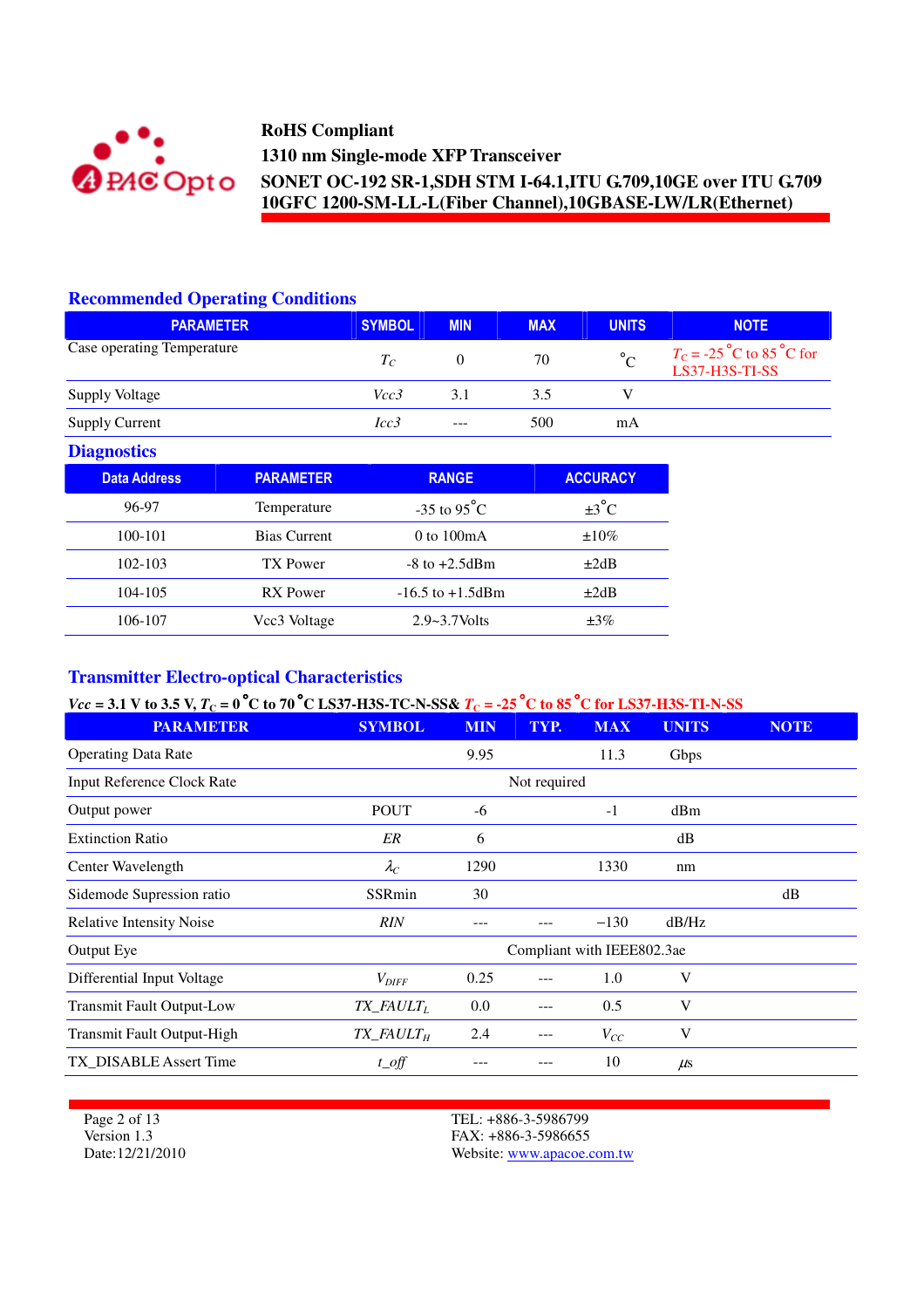

| TX_DISABLE Negate Time  | $t$ _on       |    | 2   | ms      |
|-------------------------|---------------|----|-----|---------|
| Time to initialize      | t init        |    | 300 | ms      |
| Interrupt assert delay  | Interrupt_on  |    | 200 | ms      |
| Interrupt negate delay  | Interrupt_off |    | 500 | $\mu$ s |
| P_Down/RST assert delay | P_Down/RST_on |    | 100 | $\mu$ s |
| Mod_NR assert delay     | Mod nr on     |    |     | ms      |
| Mod_NR negate delay     | Mod_nr_off    |    |     | ms      |
| P-Down reset time       |               | 10 |     | $\mu$ s |
| RX_LOS assert delay     | t loss on     |    | 100 | $\mu$ s |
| RX_LOS negate delay     | t_loss_off    |    | 100 | $\mu$ s |

Page 3 of 13 Version 1.3 Date:12/21/2010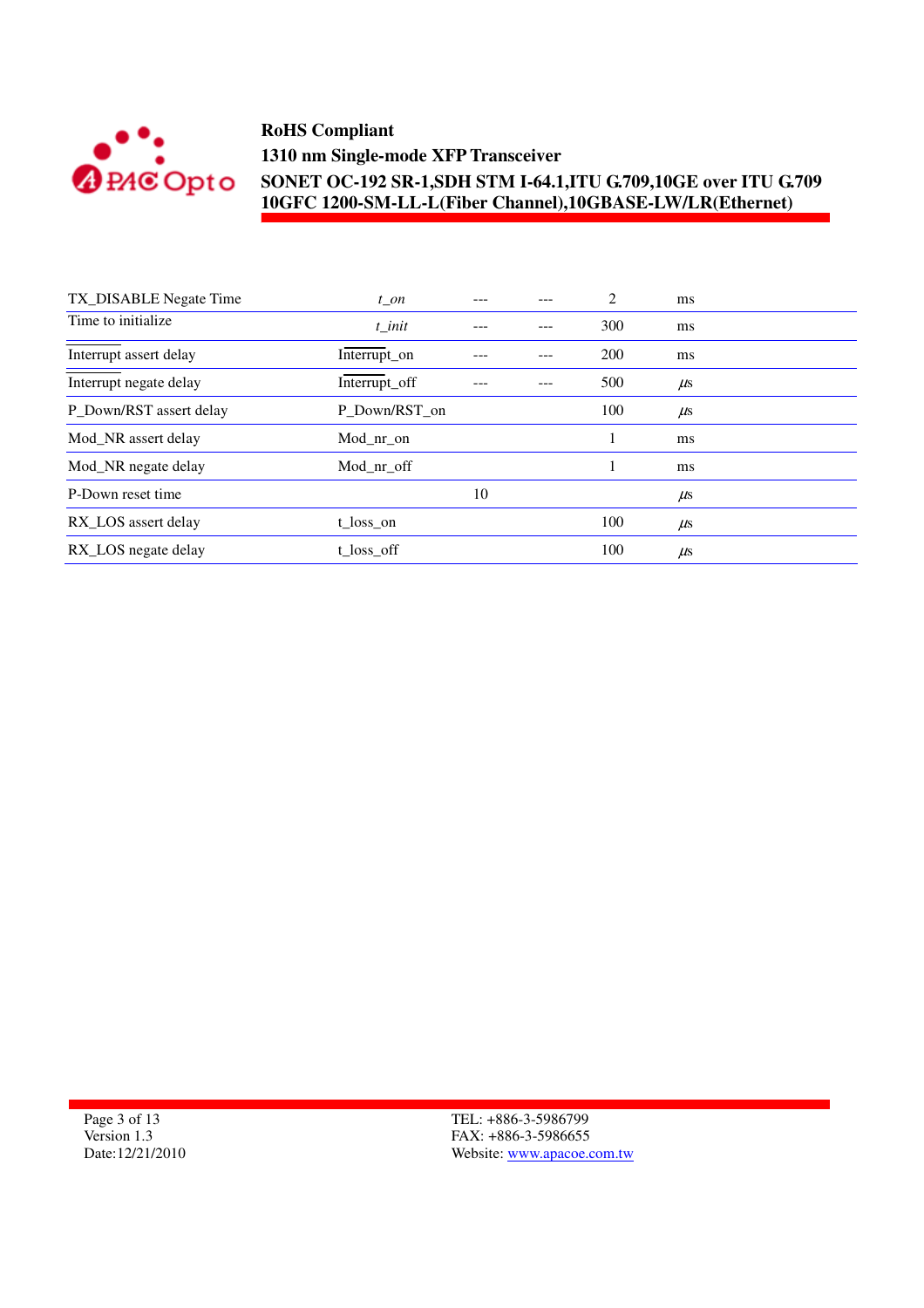

## **Receiver Electro-optical Characteristics**

| $Vec = 3.1$ V to 3.5 V, $T_C = 0$ °C to 70 °C for LS37-H3S-TC-N-SS& $T_C = -25$ °C to 85 °C for LS37-H3S-TI-N-SS |                   |                  |      |            |              |                  |  |  |
|------------------------------------------------------------------------------------------------------------------|-------------------|------------------|------|------------|--------------|------------------|--|--|
| <b>PARAMETER</b>                                                                                                 | <b>SYMBOL</b>     | <b>MIN</b>       | TYP. | <b>MAX</b> | <b>UNITS</b> | <b>NOTE</b>      |  |  |
| Receiver Sensitivity                                                                                             |                   | $-14.4$          |      | 0.5        | dBm          | $BER < 10^{-12}$ |  |  |
| Receiver Sensitivity (OMA)                                                                                       | $P_{IN}$          |                  |      | $-12.6$    | dBm          | $BER < 10^{-12}$ |  |  |
| <b>Stressed Receiver Sensitivity (OMA)</b>                                                                       | $P_{IN}$          |                  |      | $-10.3$    | dBm          | $BER < 10^{-12}$ |  |  |
| <b>Operating Center Wavelength</b>                                                                               | $\lambda_C$       | 1270             | ---  | 1600       | nm           |                  |  |  |
| <b>Optical Return Loss</b>                                                                                       | ORL               | 12               |      |            | dB           |                  |  |  |
| Loss of Signal-Asserted                                                                                          | $P_A$             | ---              |      | $-30$      | dBm          |                  |  |  |
| Loss of Signal-Deasserted                                                                                        | $P_D$             | $-18$            |      |            | dBm          |                  |  |  |
| Differential Output Voltage                                                                                      | $V_{\text{DIFF}}$ | 0.5              | 0.65 | 0.8        | V            |                  |  |  |
| TTL Input High Voltage                                                                                           |                   | 2                |      | Vcc        | V            |                  |  |  |
| TTL Input Low Voltage                                                                                            |                   | $\boldsymbol{0}$ |      | 0.8        | V            |                  |  |  |
| TTL Output High Voltage                                                                                          |                   | 2.4              | ---  | Vcc        | V            |                  |  |  |
| TTL Output Low Voltage                                                                                           |                   | 0                |      | 0.4        | V            |                  |  |  |
| Receiver Loss of Signal Assert Time<br>(off to on)                                                               | $t_{A, RX\_LOS}$  |                  |      | 100        | $\mu$ s      |                  |  |  |
| Receiver Loss of Signal Assert Time<br>(on to off)                                                               | $t_{D,RX\_LOS}$   |                  |      | 100        | $\mu$ s      |                  |  |  |

### **Serial ID Memory Contents (Table 01h)**

Page 4 of 13 Version 1.3 Date:12/21/2010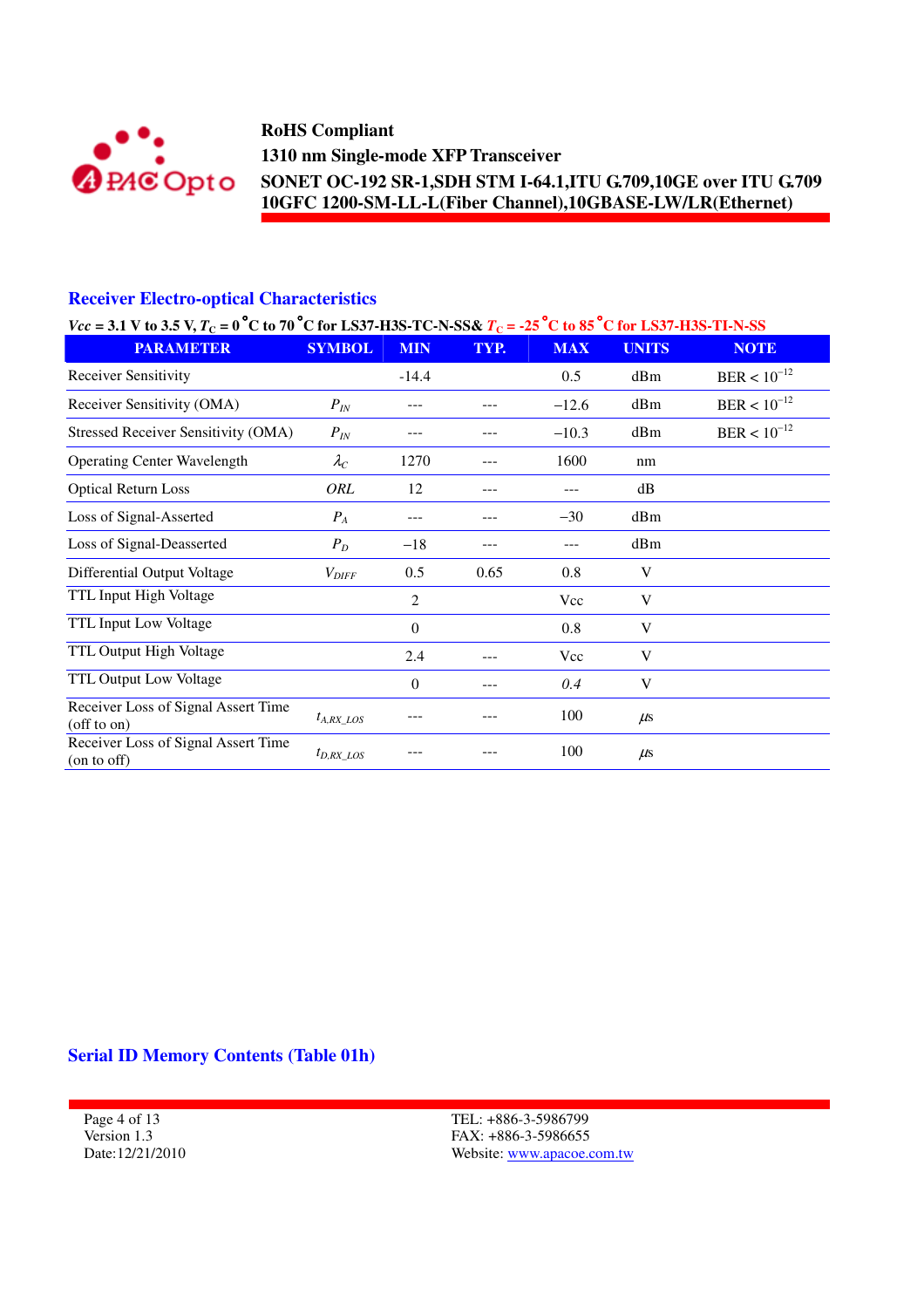

| <b>Address</b> | <b>Size</b>  | <b>Name</b>           | <b>Hex</b>              | <b>Description</b>     |
|----------------|--------------|-----------------------|-------------------------|------------------------|
| 128            | 1            | Identifier            | 06                      | <b>XFP</b>             |
| 129            | $\mathbf{1}$ | Ext. Identifier       | 10                      | Power consumption<1.5W |
|                |              |                       |                         | Tx reference clock not |
|                |              |                       |                         | required               |
| 130            | $\mathbf{1}$ | Connector             | 07                      | LC Connector           |
| 131-138        | 8            | Transceiver           | 44 40 00 00 40 00 00 00 | 10G BASE-LR/LW         |
|                |              |                       |                         | 10GFC 1200-SM-LL-L     |
|                |              |                       |                         | SONET/SDH I-64.1       |
| 139            | $\mathbf{1}$ | Encoding              | F <sub>0</sub>          | 64B/66B                |
|                |              |                       |                         | 8B10B                  |
|                |              |                       |                         | <b>SONET Scrambled</b> |
|                |              |                       |                         | <b>NRZ</b>             |
| 140            | $\mathbf{1}$ | <b>BR-Min</b>         | 63                      | 9.95Gbps               |
| 141            | 1            | <b>BR-Max</b>         | 71                      | 11.3Gbps               |
| 142            | $\mathbf{1}$ | Length(SMF)-km        | 0A                      | 10km                   |
| 143            | 1            | Length(E-50um)        | 00                      | $\overline{0}$         |
| 144            | $\mathbf{1}$ | Length(50um)          | 00                      | $\overline{0}$         |
| 145            | $\mathbf{1}$ | Length $(62.5$ um $)$ | 00                      | $\boldsymbol{0}$       |
| 146            | $\mathbf{1}$ | Length(copper)        | 00                      | $\overline{0}$         |
| 147            | $\mathbf{1}$ | Device Tech           | 40                      | Uncooled 1310 DFB, PIN |
|                |              |                       |                         | detector               |
| 148-163        | 16           | Vendor name           | 41 50 41 43 4F 45 20 20 | <b>APACOE</b>          |
|                |              |                       | 20 20 20 20 20 20 20 20 |                        |
| 164            | $\mathbf{1}$ | CDR support           | F <sub>8</sub>          | 9.95~11.3Gbps          |
| 165-167        | 3            | Vender OUI            | 00 00 00                |                        |
| 168-183        | 16           | Vendor PN             | 4C 53 33 37 2D 48 33 53 | LS37-H3S-TC-N-SS       |
|                |              |                       | 2D 54 43 2D 4E 2D 53 53 |                        |
|                |              |                       | 4C 53 33 37 2D 48 33 53 | LS37-H3S-TI-N-SS       |

Page 5 of 13 Version 1.3 Date:12/21/2010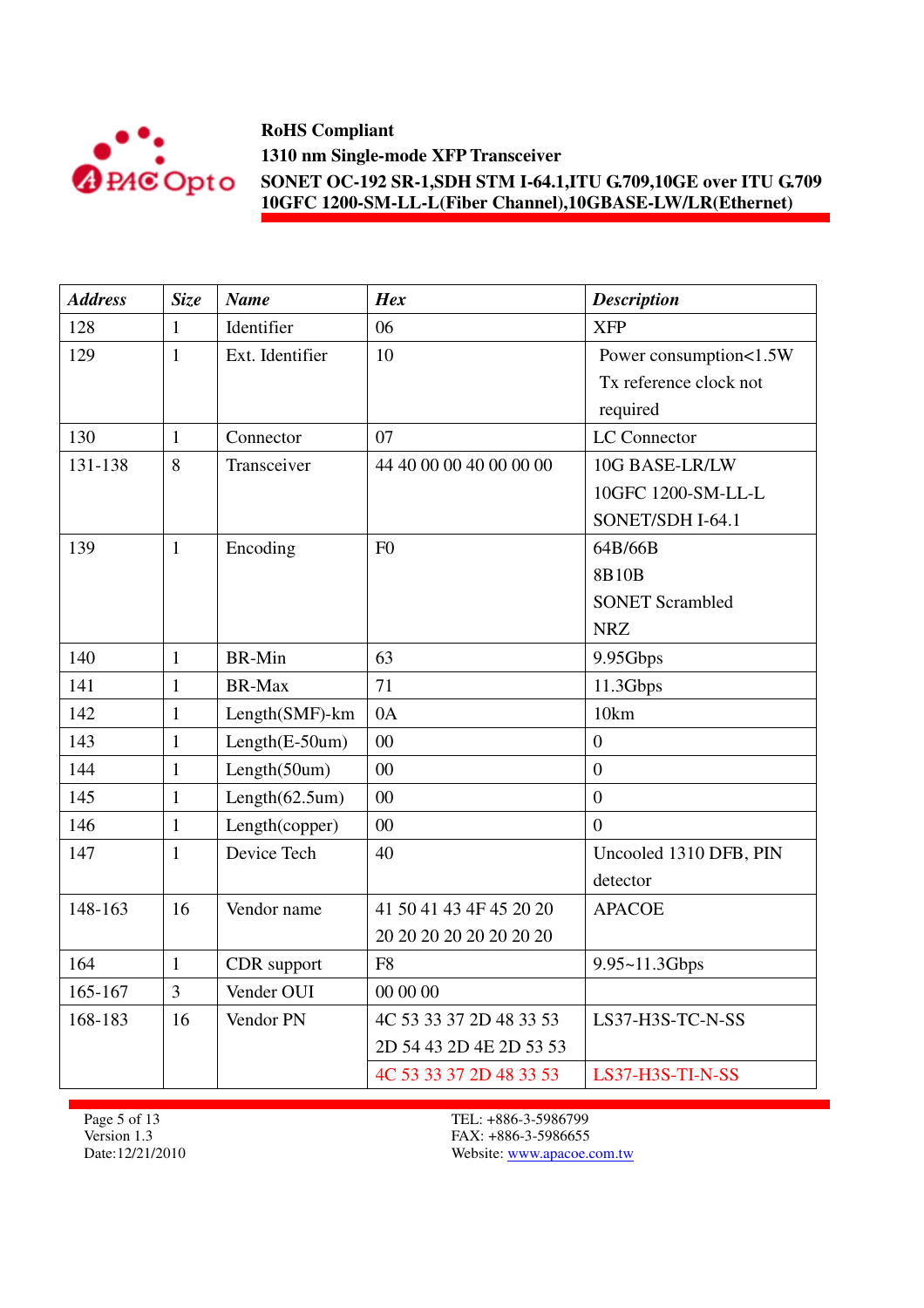

|         |                |                       | 2D 54 49 2D 4E 2D 53 53 |                               |
|---------|----------------|-----------------------|-------------------------|-------------------------------|
| 184-185 | $\overline{2}$ | Vender rev            | XX XX                   |                               |
| 186-187 | $\overline{2}$ | Wavelength            | 66 58                   | 1310nm                        |
| 188-189 | $\overline{2}$ | Wavelength            | 0FA0                    | $+/- 20$ nm                   |
|         |                | Tolerance             |                         |                               |
| 190     | $\mathbf{1}$   | Max Case Temp         | 46                      | 70degC                        |
|         |                |                       |                         | (LS37-H3S-TC-N-SS)            |
|         |                |                       | 55                      | 85degC                        |
|         |                |                       |                         | (LS37-H3S-TI-N-SS)            |
| 191     | $\mathbf{1}$   | CC_BASE               |                         | Check code $(128-190)$        |
| 192-195 | $\overline{4}$ | Power Supply          | 4B 64 05 00             | 1.5W (power consumption)      |
|         |                |                       |                         | 1W (power down mode)          |
|         |                |                       |                         | 500mA (3.3V)                  |
| 196-211 | 16             | Vender SN             |                         | <b>ASCII</b>                  |
| 212-219 | 8              | Vender date code      | xx xx xx xx xx xx 20 20 | <b>ASCII</b><br>Year(2bytes), |
|         |                |                       |                         | Month(2bytes), Day(2bytes)    |
| 220     | $\mathbf{1}$   | Diagnostic            | 08                      | No BER support; Average       |
|         |                | Monitoring Type       |                         | Power                         |
| 221     | $\mathbf{1}$   | Enhanced              | 60                      | Optional soft Tx_disable and  |
|         |                | Options               |                         | P_down                        |
| 222     | $\mathbf{1}$   | <b>Aux Monitoring</b> | 70                      | $AUX1: +3.3V$ power supply    |
| 223     | $\mathbf{1}$   | CC_EXT                |                         | Check code(192~222)           |
| 224-255 | 32             | Vendor specific       |                         | Reserved                      |

Page 6 of 13 Version 1.3 Date:12/21/2010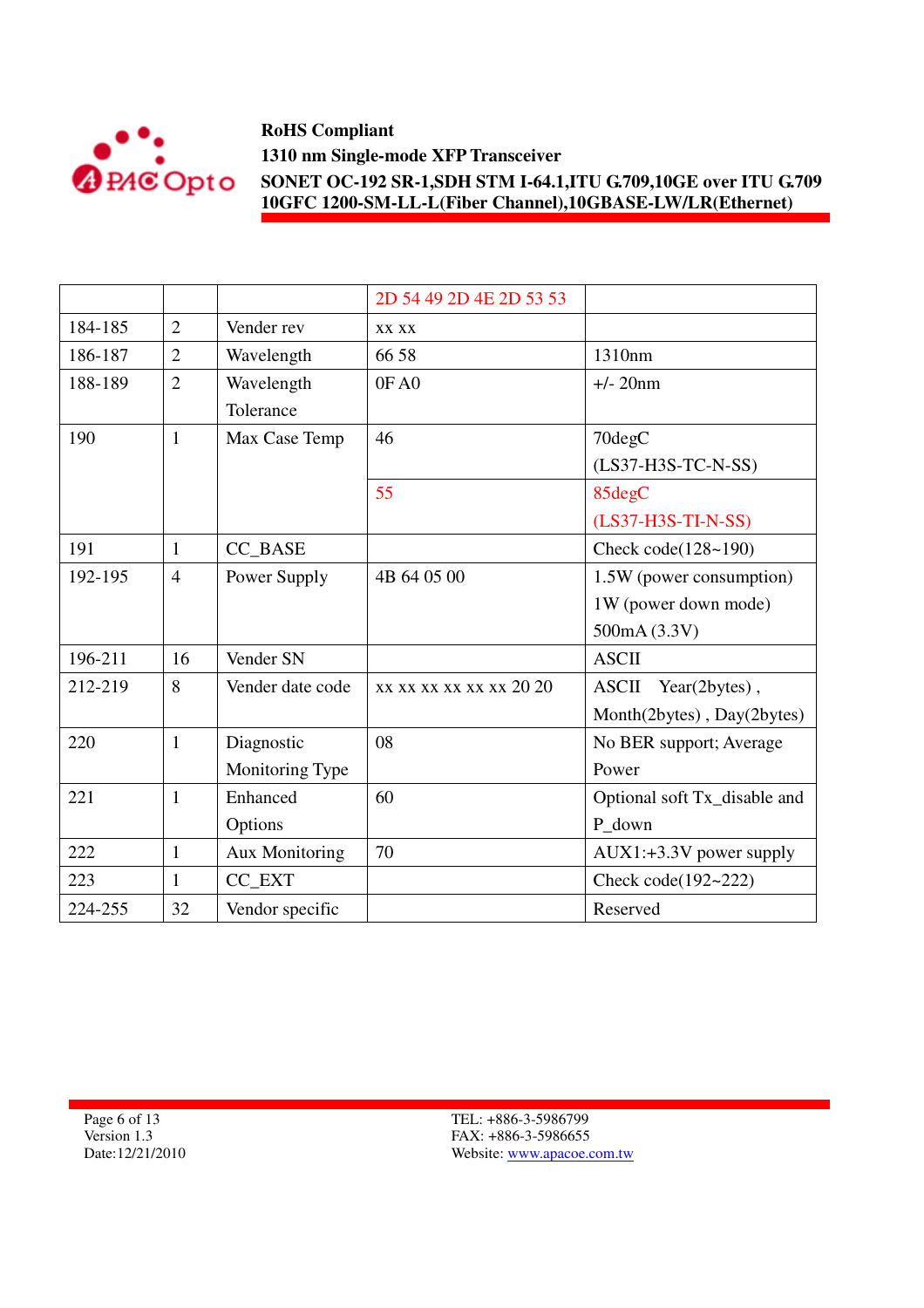

# **Block Diagram of Transceiver**



#### **MOD\_NR**

The Mod\_NR is an output pin that when High, indicates that the module has detected a condition that renders

Page 7 of 13 Version 1.3 Date:12/21/2010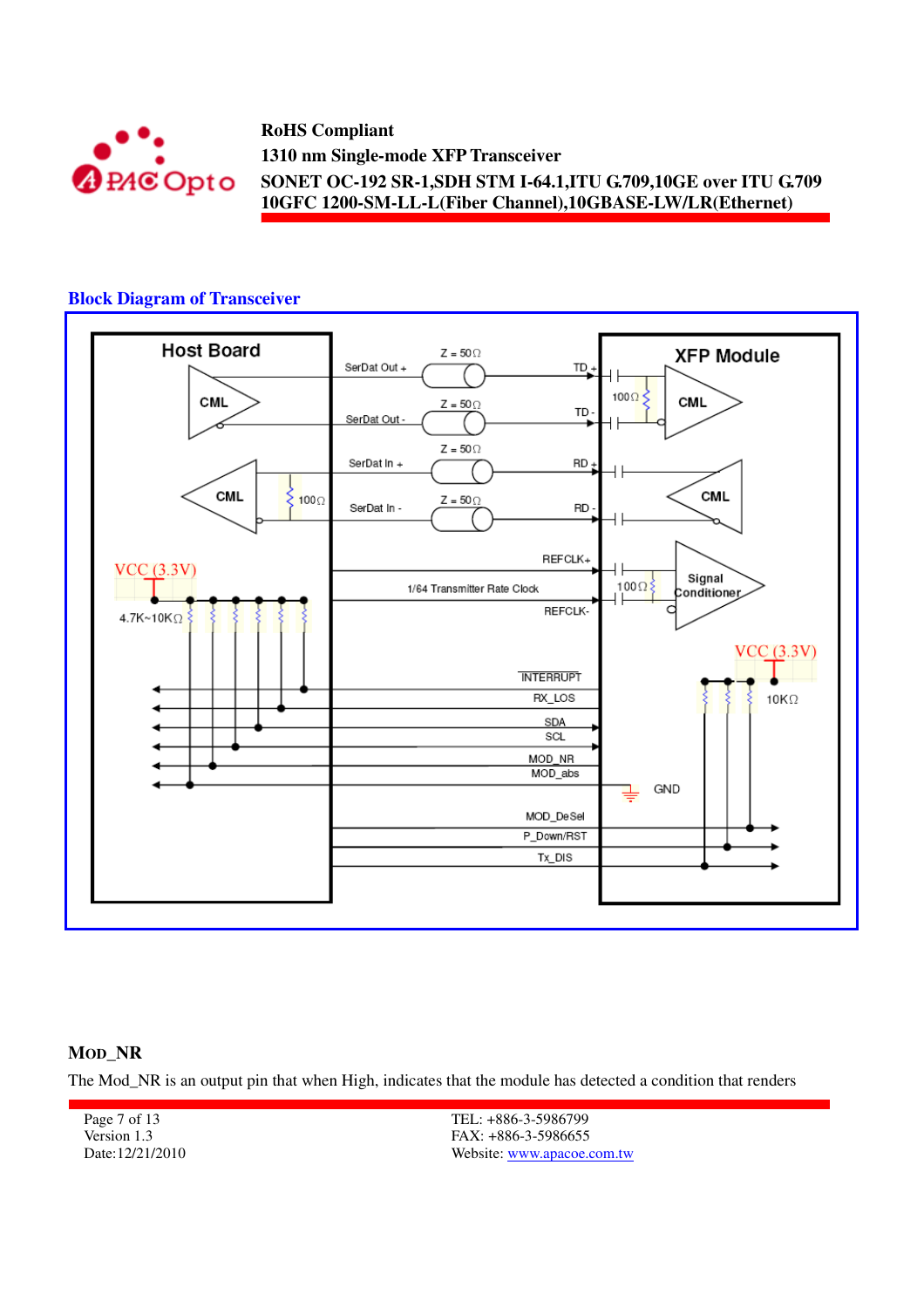

transmitter and or receiver data invalid, shall consist of logical OR of the following signals:

- Transmit Signal Conditioner Loss of Lock
- Transmitter Laser Fault
- Receiver Signal Conditioner Loss of Lock

#### **MOD\_DESEL**

The Mod DeSel is an input pin. When held Low by the host, the module responds to 2-wire serial communication commands. The Mod\_DeSel allows the use of multiple XFP modules on a single 2-wire interface bus. When the Mod\_DeSel pin is "High", the module shall not respond to or acknowledge any 2-wire interface communication from the host.

## **INTERRUPT**

Interrupt is an output pin. When "Low", indicates possible module operational fault or a status critical to the host system.

### **TX\_DIS**

TX\_DIS is an input pin. When TX\_DIS is asserted High, the XFP module transmitter output must be turned off.

### **MOD\_ABS**

Mod\_ABS is pulled up to Host\_Vcc on the host board and grounded in the XFP module. Mod\_ABS is then asserted "High" when the XFP module is physically absent from a host slot.

### **RX\_LOS**

The RX LOS when High indicates insufficient optical power for reliable signal reception.

### **P\_DOWN/RST**

This is a multifunction pin for module Power Down and Reset. The P\_Down/RST pin must be pulled up to VCC3 in the XFP module.

#### **POWER DOWN FUNCTION**

The P\_Down pin, when held High by the host, places the module in the standby (Low Power) mode with a maximum

Page 8 of 13 Version 1.3 Date:12/21/2010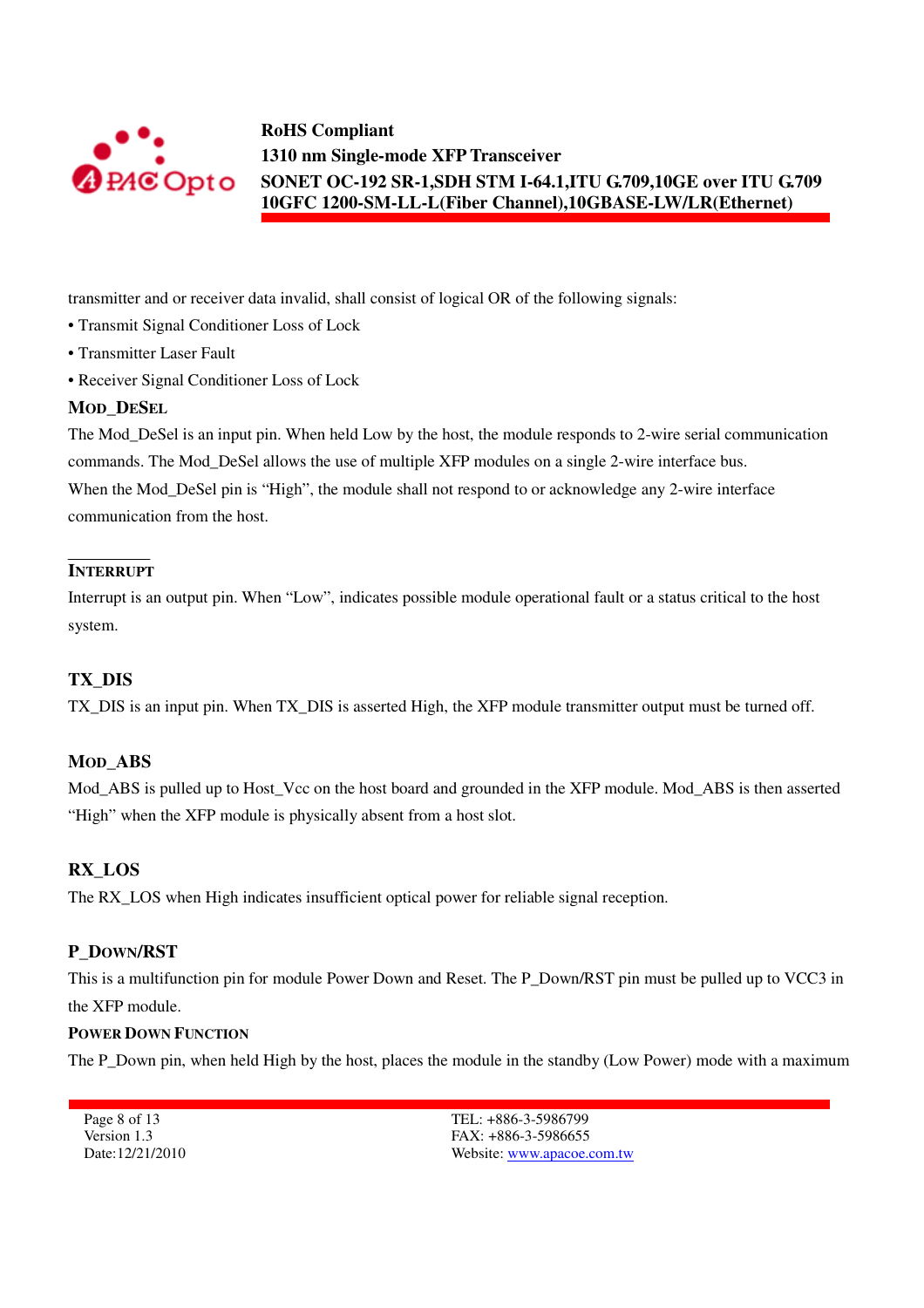

power dissipation of 1.5W. This protects hosts which are not capable of cooling higher power modules which may be accidentally inserted.

Page 9 of 13 Version 1.3 Date:12/21/2010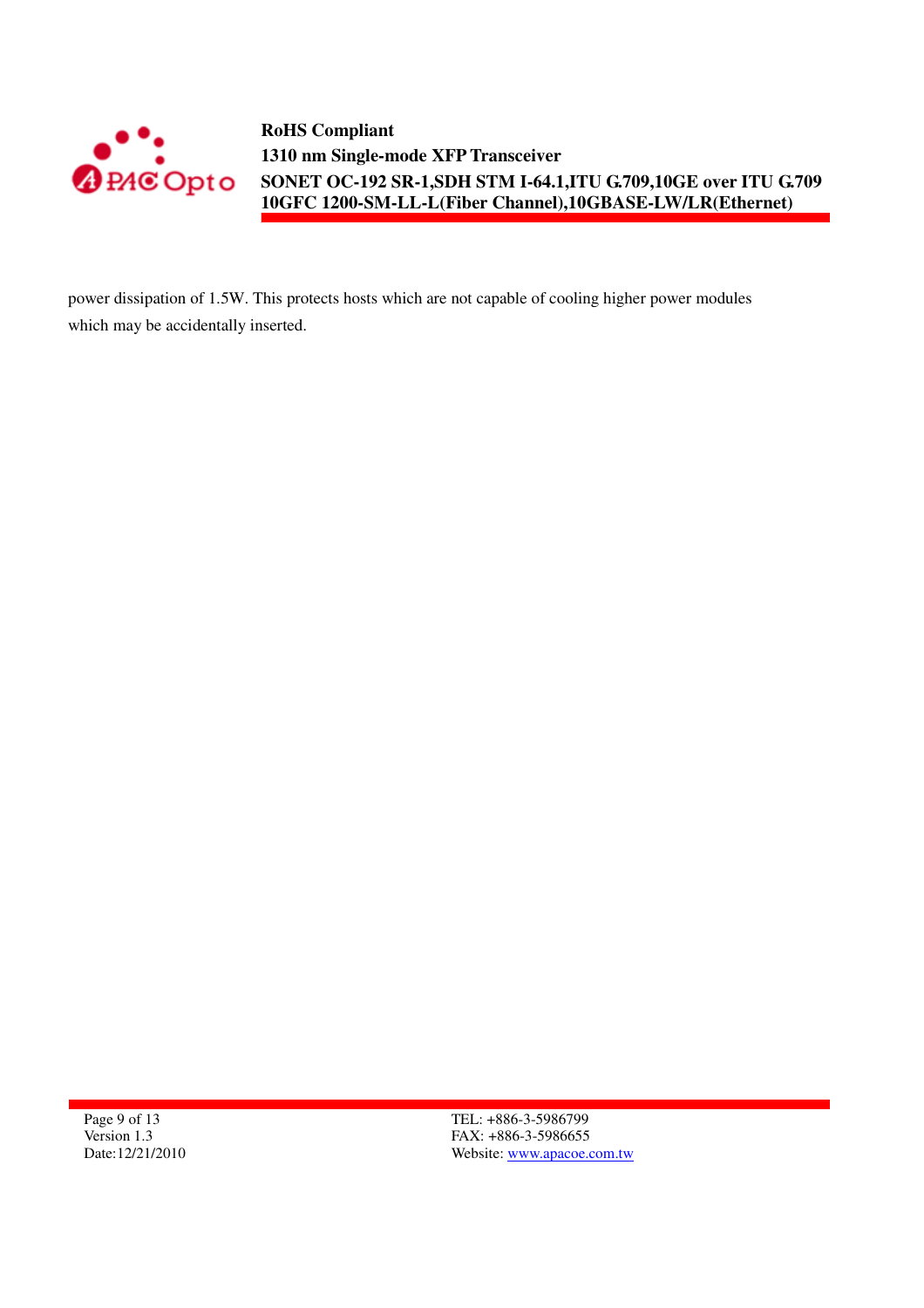



## **Pin Assignment**

Page 10 of 13 Version 1.3 Date:12/21/2010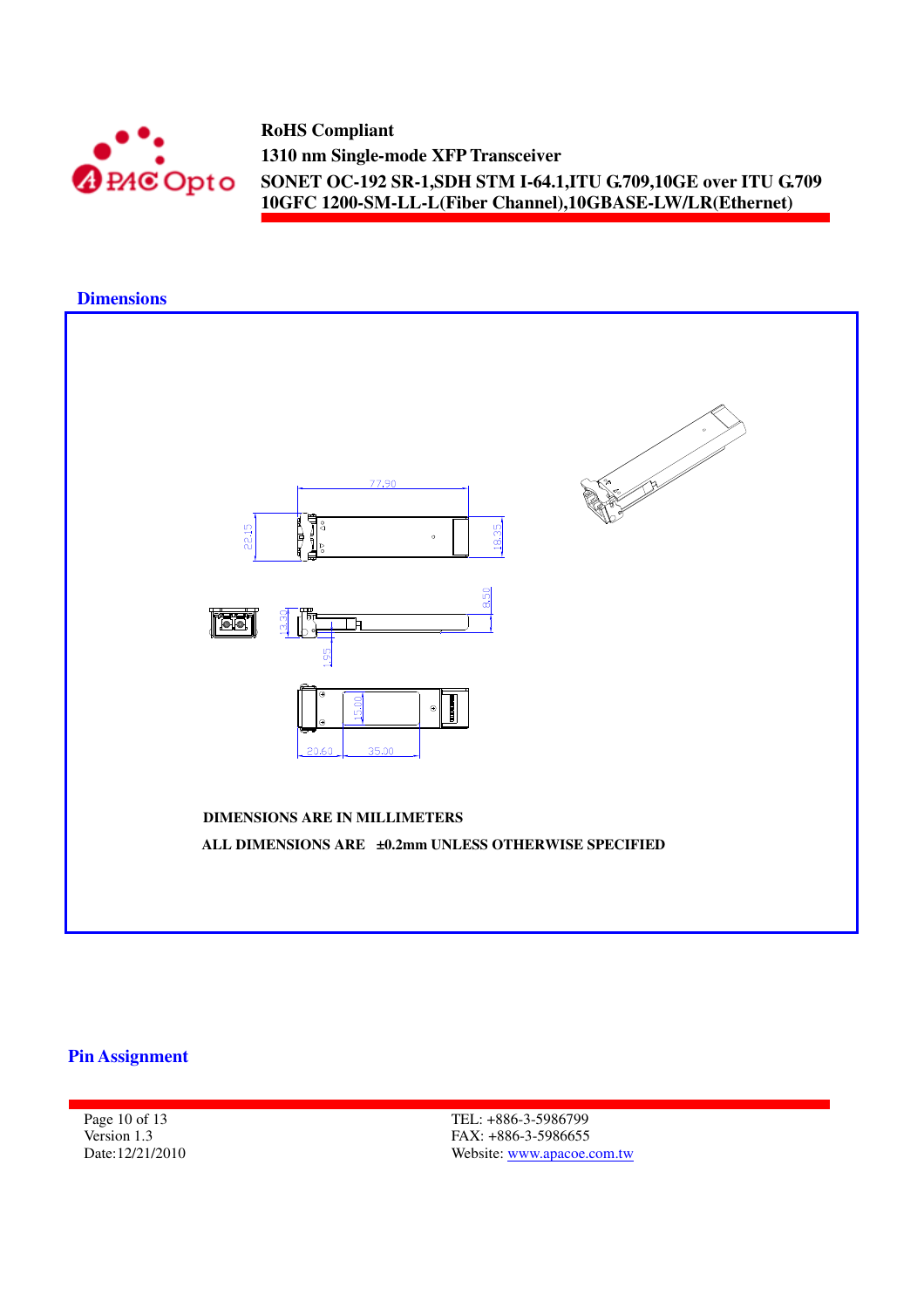



Page 11 of 13 Version 1.3 Date:12/21/2010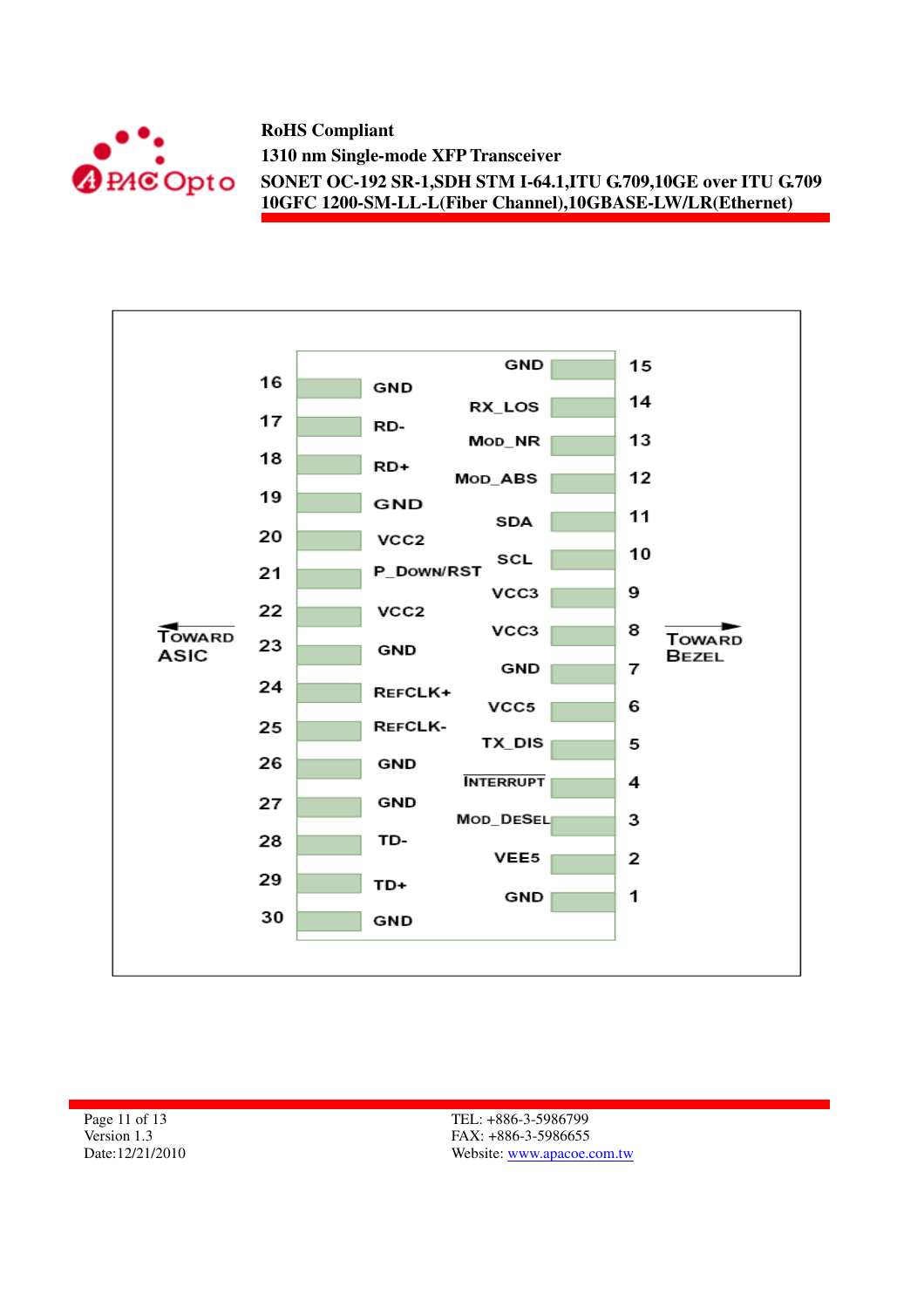

| Pin | Logic     | <b>Symbol</b>    | <b>Name/Description</b>                                                                                                                                      | Note           |
|-----|-----------|------------------|--------------------------------------------------------------------------------------------------------------------------------------------------------------|----------------|
| 1   |           | <b>GND</b>       | Module Ground                                                                                                                                                | $\mathbf{1}$   |
| 2   |           | VEE5             | Optional -5.2V Power Supply                                                                                                                                  |                |
| 3   | LVTTL-I   | Mod DeSel        | Module De-select; When held low allows module to respond to 2-wire serial interface                                                                          |                |
| 4   | LVTTL-O   | Interrupt        | Interrupt; Indicates presence of an important condition which can be read over the 2-wire<br>serial interface                                                | 2              |
| 5   | LVTTL-I   | TX_DIS           | Transmitter Disable; Turns off transmitter laser output                                                                                                      |                |
| 6   |           | VCC5             | +5V Power Supply                                                                                                                                             |                |
| 7   |           | <b>GND</b>       | Module Ground                                                                                                                                                | 1              |
| 8   |           | VCC3             | +3.3V Power Supply                                                                                                                                           |                |
| 9   |           | VCC3             | +3.3V Power Supply                                                                                                                                           |                |
| 10  | LVTTL-I/O | SCL              | 2-Wire Serial Interface Clock                                                                                                                                | 2              |
| 11  | LVTTL-I/O | <b>SDA</b>       | 2-Wire Serial Interface Data Line                                                                                                                            | 2              |
| 12  | LVTTL-O   | Mod_Abs          | Indicates Module is not present. Grounded in the Module                                                                                                      | $\overline{2}$ |
| 13  | LVTTL-O   | Mod NR           | Module Not Ready; Indicating Module Operational Fault                                                                                                        | $\overline{2}$ |
| 14  | LVTTL-O   | RX_LOS           | Receiver Loss Of Signal Indicator                                                                                                                            | $\mathbf{2}$   |
| 15  |           | GND              | Module Ground                                                                                                                                                | 1              |
| 16  |           | GND              | Module Ground                                                                                                                                                | 1              |
| 17  | CML-O     | RD-              | Receiver Inverted Data Output                                                                                                                                |                |
| 18  | CML-O     | $RD+$            | Receiver Non-Inverted Data Output                                                                                                                            |                |
| 19  |           | GND              | Module Ground                                                                                                                                                | 1              |
| 20  |           | VCC <sub>2</sub> | +1.8V Power Supply                                                                                                                                           | 3              |
| 21  | LVTTL-I   | P Down/RST       | Power down; When high, requires the module to limit power consumption to 1.5W or<br>below. 2-Wire serial interface must be functional in the low power mode. |                |
|     |           |                  | Reset; The falling edge initiates a complete reset of the module including the 2-wire<br>serial interface, equivalent to a power cycle.                      |                |
| 22  |           | VCC <sub>2</sub> | +1.8V Power Supply                                                                                                                                           | 3              |
| 23  |           | GND              | Module Ground                                                                                                                                                | 1              |
| 24  | PECL-I    | RefCLK+          | Reference Clock Non-Inverted Input, AC coupled on the host board                                                                                             |                |
| 25  | PECL-I    | RefCLK-          | Reference Clock Inverted Input, AC coupled on the host board                                                                                                 |                |
| 26  |           | GND              | Module Ground                                                                                                                                                | 1              |
| 27  |           | GND              | Module Ground                                                                                                                                                | 1              |
| 28  | CML-I     | TD-              | Transmitter Inverted Data Input                                                                                                                              |                |
| 29  | CML-I     | $TD+$            | Transmitter Non-Inverted Data Input                                                                                                                          |                |
| 30  |           | GND              | Module Ground                                                                                                                                                | 1              |
|     |           |                  | 1. Module ground pins Gnd are isolated from the module case and chassis ground within the module.                                                            |                |

2. Shall be pulled up with 4.7K-10Kohms to a voltage between 3.15V and 3.45V on the host board.

3. The 1.8 V power supply can be optionally programmed to voltages lower than 1.8 V in modules supporting the variable power supply.

Page 12 of 13 Version 1.3 Date:12/21/2010